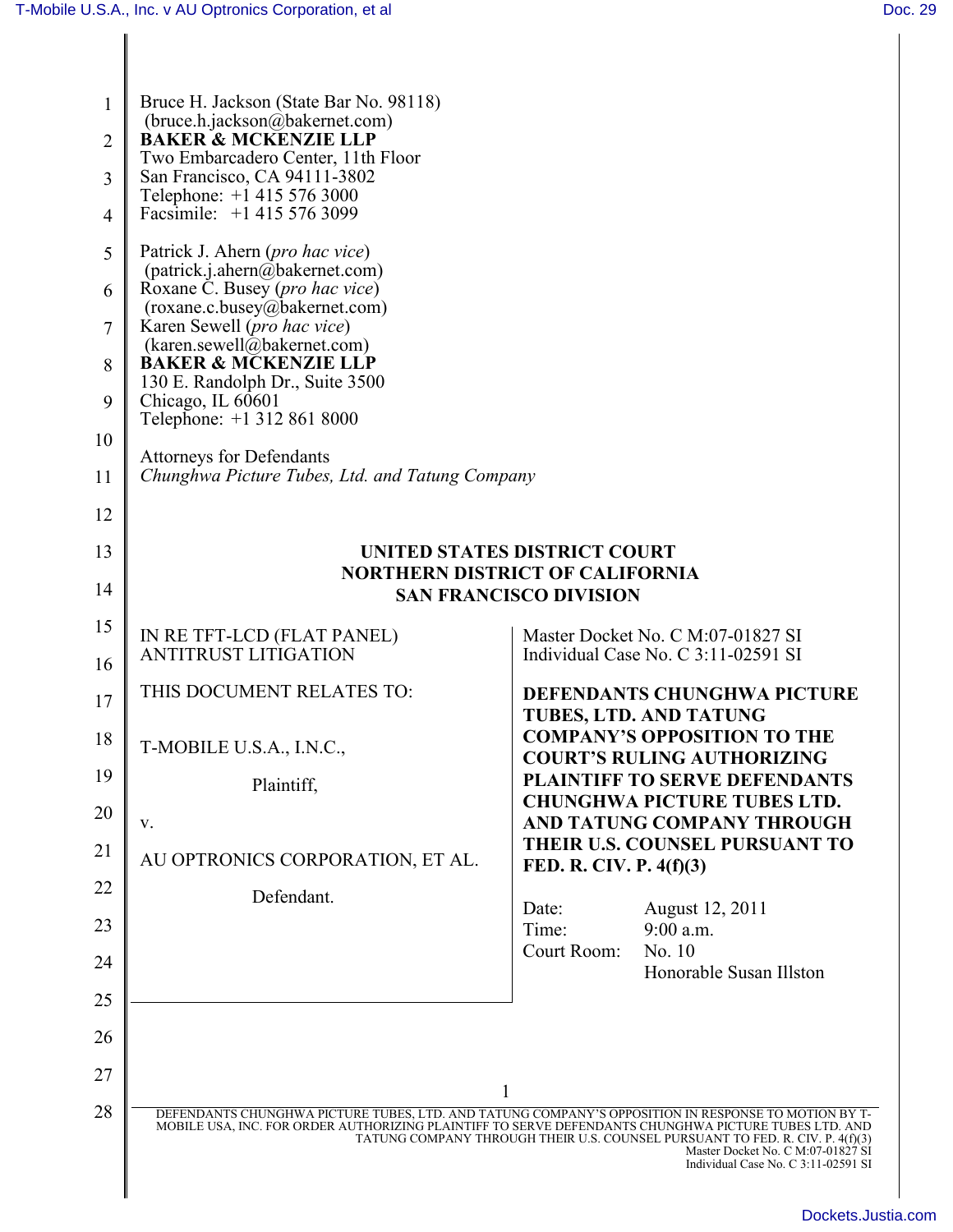## **INTRODUCTION**

Defendants Chunghwa Picture Tubes, Ltd. ("CPT") and Tatung Company respectfully submit this opposition to the Court's tentative ruling dated July 12, 2011, regarding T-Mobile's Rule 4(f) motion. Defendants incorporate by reference their prior briefs on this issue in this case. See Docket Nos. 1591 and 1715. In addition, Defendants respectfully submit some new authority, decided in this District, on the issue of service under Rule  $4(f)(3)$ , in support of their opposition.

## **ARGUMENT**

In *Fujitsu Ltd. v. Belkin Int'l, Inc.*, 2011 U.S. Dist. LEXIS 34076 (N.D. Cal. Mar. 29, 2011), the court recently denied plaintiff's request to serve two Taiwanese corporations through their U.S. counsel pursuant to Rule 4(f) in circumstances similar to those present in this case. Similar to CPT and Tatung Company, both Taiwanese corporations in *Fujitsu* were aware of the litigation at issue, and were represented by the same counsel, who had already filed motions on behalf of both defendants in the case. *Id.* at 25 n.11. Citing this Court's decision in *In re TFT-LCD (Flat Panel) Antitrust Litig.*, 270 F.R.D. 535, 537, the court noted that effecting service through the letters rogatory process would be expensive and time consuming, cause significant delays, and prevent the plaintiff from coordinating discovery activities with all of the defendants in the case. *Id.* at 26. Nonetheless, the court held that these circumstances did not justify ordering service on the two Taiwanese corporations in a manner not prescribed by Taiwanese law. *Id.* 

Specifically, the court held that it would be "inappropriate" to order service on the two Taiwanese corporations through their U.S. counsel because the circumstances at issue in the case were distinguishable from those at issue in the three cases the plaintiff cited in its brief: *Rio Properties, Inc. v. Rio Int'l Interlink,* 284 F.3d 1007 (9th Cir. 2002), *Network-01 Sec. Solutions, Inc. v. D0Link Corp. et al.,* no. 6:05-CV-291-LED, Dkt. No. 55 (E.D. Tex. Feb. 8, 2006), and *In re TFT-LCD. Id.* at 29-30. In contrast to the circumstances at issue in *Fujitsu*, *Rio Properties* involved "an elusive international defendant, striving to evade service;"<sup>1</sup> *Network-01* involved a waiver of service

1 *Id.* at 27.

DEFENDANTS CHUNGHWA PICTURE TUBES, LTD. AND TATUNG COMPANY'S OPPOSITION IN RESPONSE TO MOTION BY T-MOBILE USA, INC. FOR ORDER AUTHORIZING PLAINTIFF TO SERVE DEFENDANTS CHUNGHWA PICTURE TUBES LTD. AND TATUNG COMPANY THROUGH THEIR U.S. COUNSEL PURSUANT TO FED. R. CIV. P. 4(f)(3) Master Docket No. C M:07-01827 SI Individual Case No. C 3:11-02591 SI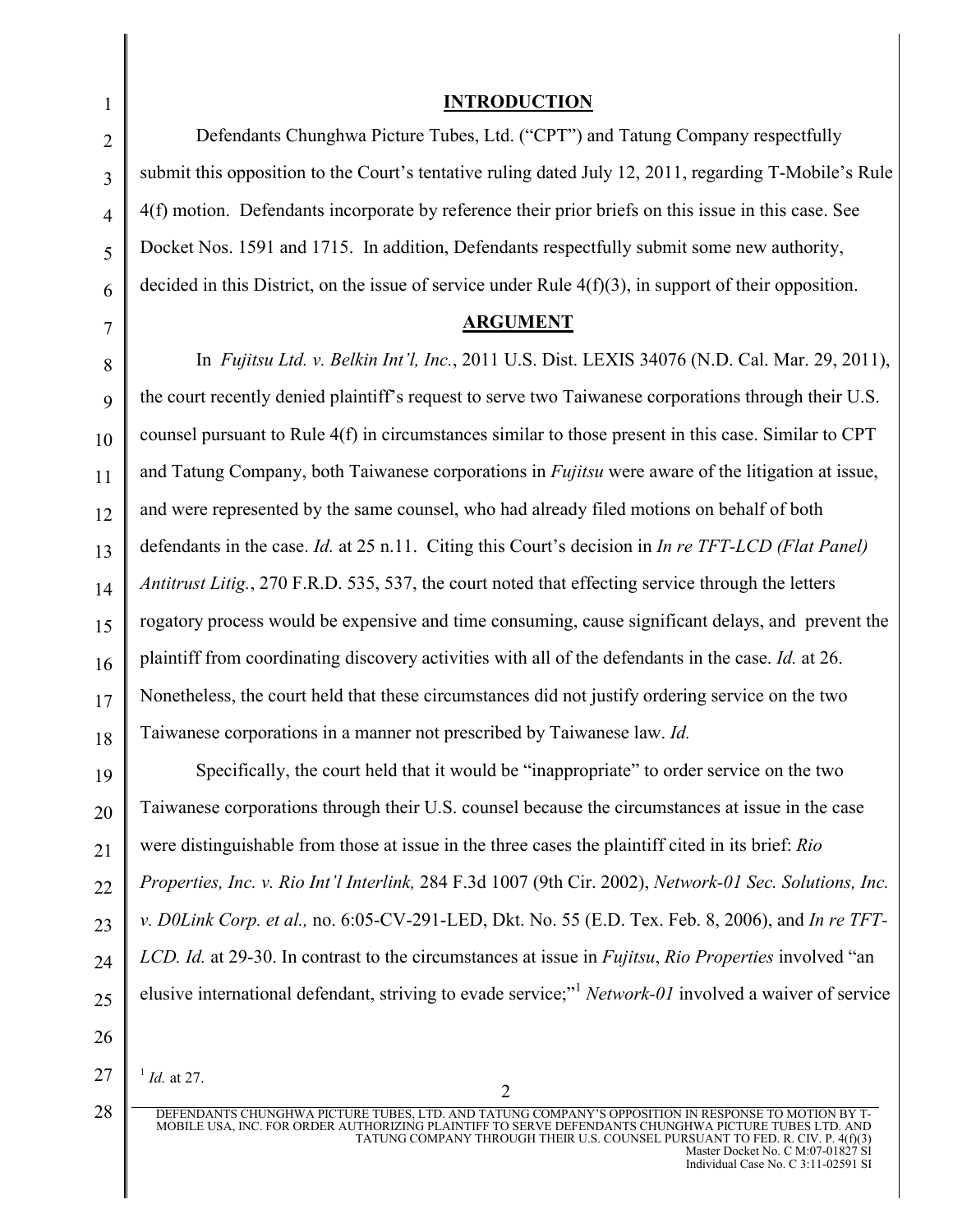pursuant to Rule 4(d);<sup>2</sup> and *In re TFT-LDC* involved a Multidistrict Litigation ("MDL") where "any delay in serving the defendant Taiwanese corporation would keep the plaintiff from coordinating…discovery with the other MDL plaintiffs." *Id.* at 28.

Similar to *Fujitsu*, none of the circumstances supporting alternate service pursuant to Rule 4(f) in the above-reference cases are present in this case. In contrast to *Rio Properties*, T-Mobile has not presented any evidence showing that Defendants are striving to evade process or are unwilling to accept service in conformity with Taiwanese law. Unlike *Network-01*, Defendants' U.S. counsel has not agreed to waive service of process in this case. And, even though T-Mobile's individual action is part of the MDL the court referenced when distinguishing *In re TFT-LCD*, any delay in serving Defendants *would not* preclude T-Mobile from coordinating or participating in discovery with other MDL plaintiffs, or prejudice T-Mobile in any other way.<sup>3</sup> In fact, T-Mobile has already begun participating in discovery proceedings. On May 26, 2011, the law firm Friedman Kaplan, Seiler and Adelman LLP made a telephonic appearance on behalf of T-Mobile in Katsuyuki Furujo's deposition and, even though T-Mobile's counsel did not actively participate by asking questions, it had ample opportunity to do so. Furthermore, T-Mobile's case in on the DAP Track 2, which does not have a discovery cut-off as of yet. As such, *Fujitsu* applies to the circumstances at issue in this case and T-Mobile's Motion should be denied accordingly.

## **CONCLUSION**

For the reasons stated above, Defendants Chunghwa Picture Tubes Ltd. and Tatung Company respectfully request that the Motion by T-Mobile USA, Inc. For Order Authorizing Plaintiff To Serve Defendants Chunghwa Picture Tubes Ltd. and Tatung Company Through Their U.S. Counsel Pursuant to Fed. R. Civ. P. 4(f)(3) be denied.

3  $3$  Also distinguishable are the facts that Baker & McKenzie was not counsel for CPT and Tatung in the class, and Tatung Company was not a defendant in the class.

 $^2$  In *Network-01* the court ordered service on defendant's U.S. counsel pursuant to Rule 4(f) after defendant's counsel represented at oral argument that he would waive service under Rule 4(d). *Id.* 

DEFENDANTS CHUNGHWA PICTURE TUBES, LTD. AND TATUNG COMPANY'S OPPOSITION IN RESPONSE TO MOTION BY T-MOBILE USA, INC. FOR ORDER AUTHORIZING PLAINTIFF TO SERVE DEFENDANTS CHUNGHWA PICTURE TUBES LTD. AND TATUNG COMPANY THROUGH THEIR U.S. COUNSEL PURSUANT TO FED. R. CIV. P. 4(f)(3) Master Docket No. C M:07-01827 SI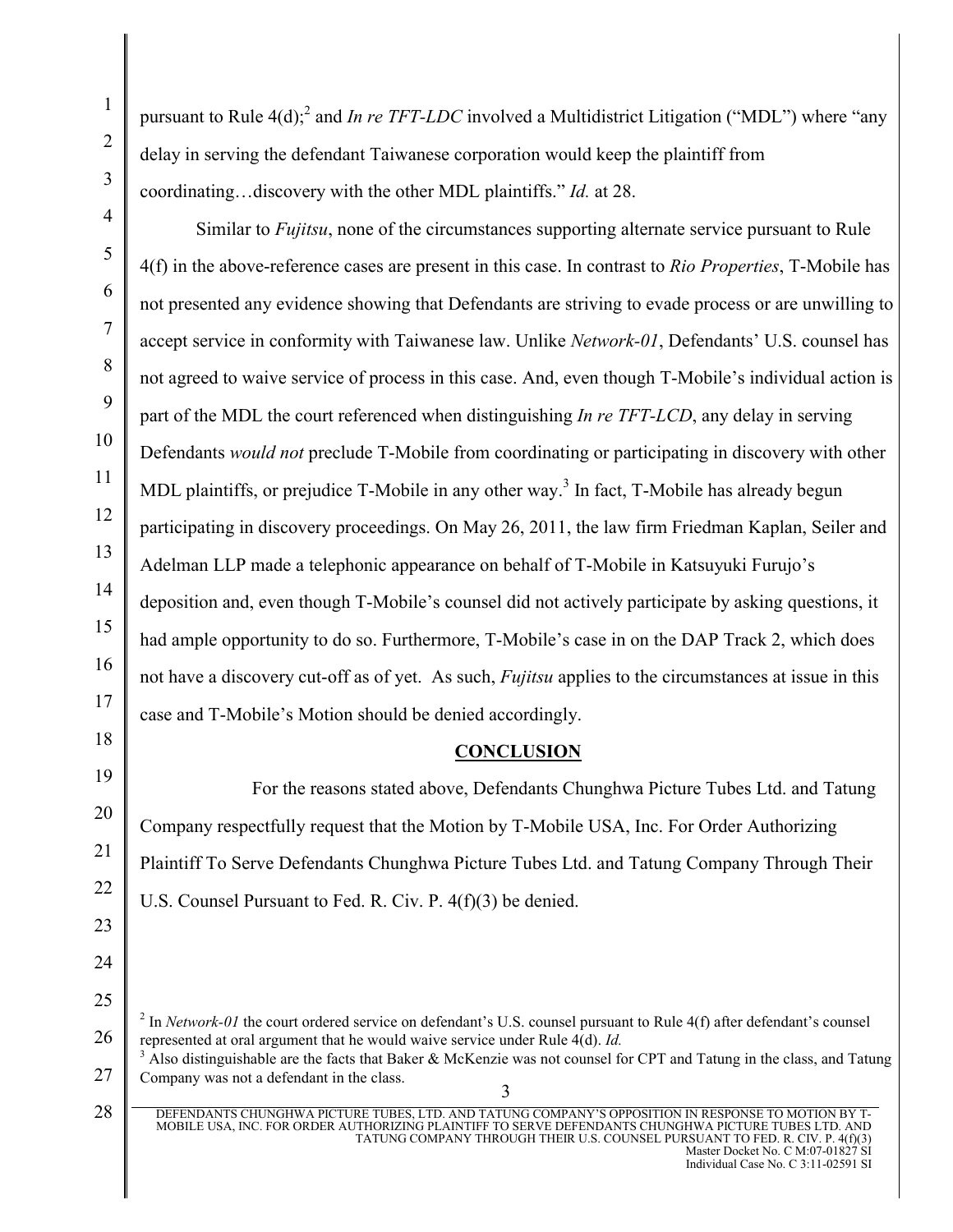| $\mathbf{1}$   | <b>BAKER &amp; McKENZIE LLP</b>                                                                                                                                                                                                                                   |
|----------------|-------------------------------------------------------------------------------------------------------------------------------------------------------------------------------------------------------------------------------------------------------------------|
| $\overline{2}$ | Dated: July 29, 2011                                                                                                                                                                                                                                              |
| $\overline{3}$ | By: /s/ Patrick J. Ahern                                                                                                                                                                                                                                          |
| $\overline{4}$ | Patrick J. Ahern<br><b>Attorneys for Defendant</b>                                                                                                                                                                                                                |
| 5              | Chunghwa Picture Tubes, Ltd. and<br><b>Tatung Company</b>                                                                                                                                                                                                         |
| 6              | Bruce H. Jackson (State Bar No. 98118)<br>(bruce.h.jackson@bakernet.com)                                                                                                                                                                                          |
| 7              | <b>BAKER &amp; MCKENZIE LLP</b><br>Two Embarcadero Center, 11th Floor                                                                                                                                                                                             |
| 8              | San Francisco, CA 94111-3802<br>Telephone: +1 415 576 3000                                                                                                                                                                                                        |
| 9              | Facsimile: +1 415 576 3099                                                                                                                                                                                                                                        |
| 10             | Of Counsel:                                                                                                                                                                                                                                                       |
| 11             | Patrick J. Ahern                                                                                                                                                                                                                                                  |
| 12             | (patrick.j.ahern@bakernet.com)<br>Roxane C. Busey                                                                                                                                                                                                                 |
| 13             | (roxane.c.busey@bakernet.com)<br>Karen Sewell                                                                                                                                                                                                                     |
| 14             | (karen.sewell@bakernet.com)<br><b>BAKER &amp; MCKENZIE LLP</b>                                                                                                                                                                                                    |
| 15             | One Prudential Plaza<br>130 East Randolph Drive                                                                                                                                                                                                                   |
| 16             | Chicago, IL 60601<br>Telephone: +1 312 861 8000<br>Facsimile: +1 312 861 2899                                                                                                                                                                                     |
| 17             | <b>Attorneys for Defendant</b>                                                                                                                                                                                                                                    |
| 18             | CHUNGHWA PICTURE TUBES, LTD.                                                                                                                                                                                                                                      |
| 19<br>20       |                                                                                                                                                                                                                                                                   |
| 21             |                                                                                                                                                                                                                                                                   |
| 22             |                                                                                                                                                                                                                                                                   |
| 23             |                                                                                                                                                                                                                                                                   |
| 24             |                                                                                                                                                                                                                                                                   |
| 25             |                                                                                                                                                                                                                                                                   |
| 26             |                                                                                                                                                                                                                                                                   |
| 27             |                                                                                                                                                                                                                                                                   |
| 28             | $\overline{4}$<br>DEFENDANTS CHUNGHWA PICTURE TUBES, LTD. AND TATUNG COMPANY'S OPPOSITION IN RESPONSE TO MOTION BY T-                                                                                                                                             |
|                | MOBILE USA, INC. FOR ORDER AUTHORIZING PLAINTIFF TO SERVE DEFENDANTS CHUNGHWA PICTURE TUBES LTD. AND<br>TATUNG COMPANY THROUGH THEIR U.S. COUNSEL PURSUANT TO FED. R. CIV. P. 4(f)(3)<br>Master Docket No. C M:07-01827 SI<br>Individual Case No. C 3:11-02591 SI |